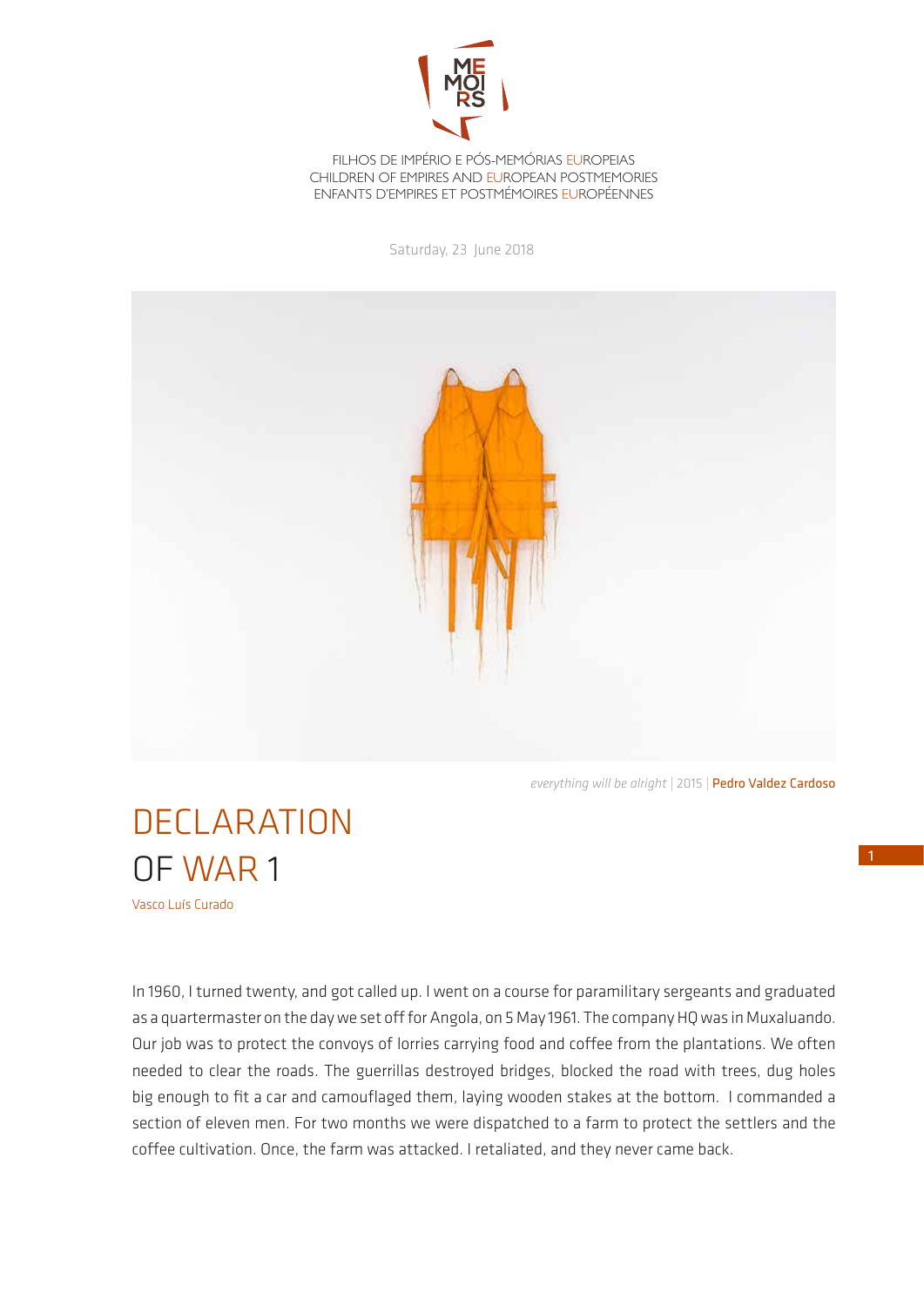

In Mucondo, we dug shelters in a circle around the barracks. On the second day I heard noises in the woods, though the guard didn't hear anything ... I told them to get the 60-mm mortar shells ready. Minutes later, a whistle sounded, and they appeared with shouts of "Upa! Upa!", making a devil of a racket – there were about 450 of them, we learned later. Some jumped the barbed wire and died on the parapets of our shelters. We killed a lot of them with semiautomatic rifles and machine guns. We counted more than 100 dead. There were no casualties on our side. We interrogated the survivors about which whites they had killed, and where they had been active. Afterwards, they were felled with a Mauser pistol shot to the forehead. I said to one of them, who was very injured, "The troops can't do anything for you, what do you want before you die?" He asked for water, I told the soldier to fetch water but gave him a signal not to go, that it wouldn't be necessary. I picked up an FBP submachine gun, which wasn't reliable, and fired a shot to kill him, but he stepped to the side. I said to the soldier, "Hey, 235, kill that man." The soldier pressed a Mauser to his forehead and killed him. From then on, I began to think that I shouldn't have done that, but on the other hand that man wouldn't have been able to get away, he'd have died anyway...

 My section went to provide reinforcements to a platoon in the bush. We got close to a river, and on the other side, near the water, on a slope, we saw the manioc moving. I gave orders to shoot. We heard some children cry out, I halted the fire. Were they monkeys? They say that monkeys cry like children. We put a tree down as a bridge and the section crossed the river. We found five women and three children. One of the women was injured. I sent two men up to see if there was anyone who could attack us, but they didn't see anyone. We took the women and children with us. The soldiers carried the one who was wounded in a stretcher made with sticks and clothes. As we were crossing back, the tree gave way, and the water got us right up to the neck. The wounded woman went under, but we lifted her out. When we got to dry land, I asked the second lieutenant: "The wounded woman... did she die?" The second lieutenant told me to do as I pleased. I sent the children away, and only the woman was left. I remembered what had happened in Mucondo, and I said to the soldiers: "Which one of you is going to kill the woman?" No-one volunteered. "We'll have to carry her then." We went cross-country to the jeep, which was a long way away, uphill and downhill. We put her in the jeep, the blood soaking out of her. She died on the way.

The witch-doctors told them that to kill a white man you had to cut his head off, and that the white man's bullet was made of water. We had to show them that the white man's bullet killed you. We didn't take prisoners, and neither did they.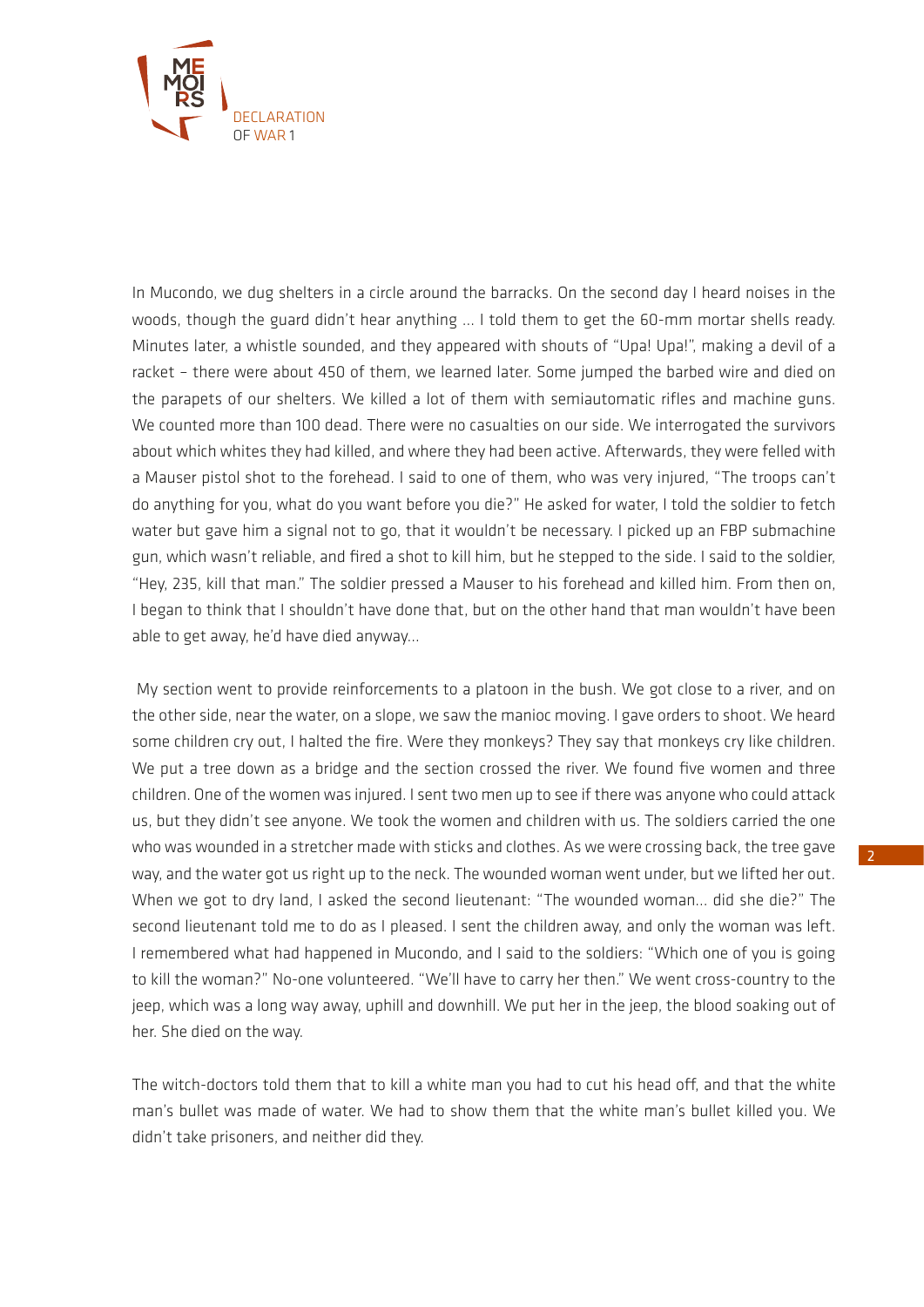

We put the guerrillas' heads on sticks so that when their friends passed by they'd see that the white man's bullet wasn't water.

We were attacked between Roça Portugal and Mucondo. The GMC and the jeep with the Breda machine gun were up ahead, and we were following in line. They attacked early in the morning, it was still dark. They had machetes, shot guns, and some machine guns which they had stolen from the station chiefs. We killed them all. I took pictures of the heads spiked on sticks, to show people later. Someone said that some of the guerrillas were cannibals and I believed them. The bodies were buried in a ditch we dug with bulldozers. I passed it again fifteen days later. It had rained a lot and the ditch was all ploughed up, and you could see arms and legs.

After the commission, which lasted two and a half years, I went home and got an office job at a transport company. I am 78 years old, I have a 54-year-old daughter and a granddaughter who is 27.

When something happens that I don't like, I get an image from the war in my head. If I see an accident, I transpose it onto an attack where two or three enemies get caught. They aren't real memories, they are generic images of conflict and death. A few years ago I dreamt that I had been posted in Angola as a civilian, in Luanda ... they gave me a machine gun and sent me to the front. I was looking for enemies behind every corner... I nearly died laughing.

I like talking about the war with friends who fought too, it makes me feel lighter. I've been asked if I have feelings of guilt and I say no. I don't feel guilt or remorse for things I did or didn't do.

Translated by Alexandra Reza

Vasco Luís Curado is a writer and psychologist. His novel *The Ghost Country* (Don Quixote Publications, 2015) addresses colonial society, the war and Angolan independence.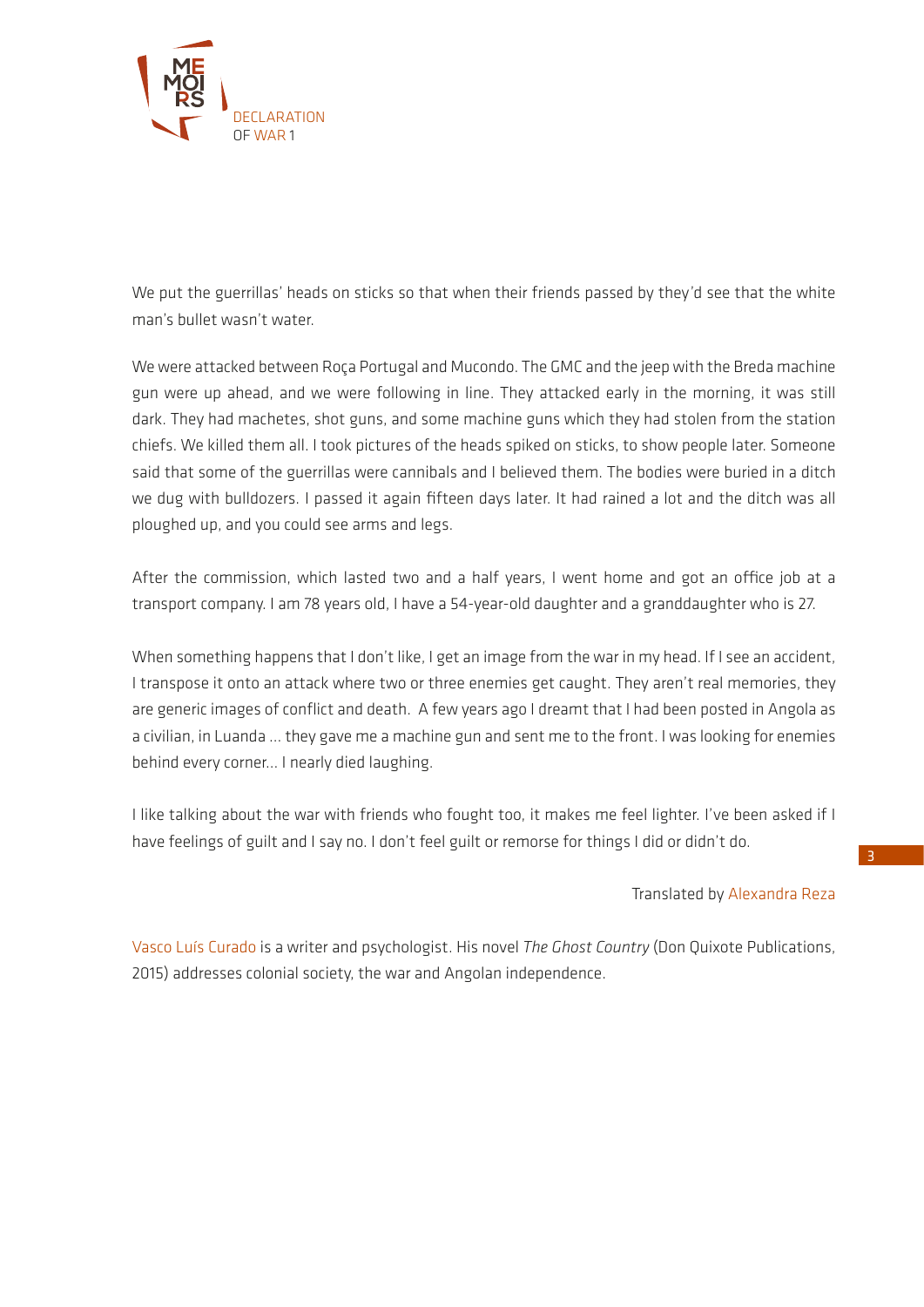



*Principales productions d'origine végétale* | 1931 | Michel Georges Dreyfus (courtesy of the Museum Quai Branly)

## HOW THINGS STAND: FRANCE 2018, THE DEBATE ABOUT COLONIAL HISTORY

Fernanda Vilar

It is halfway through 2018. Emmanuel Macron is the President of France. A year ago he declared colonisation a "crime against humanity." Macron levied his criticism of colonisation during a visit to Algeria, a territory the French dominated for 114 years, from 1848 to 1962. In Algeria the French President spoke of the need to "confront this past head-on," because, as Benjamin Stora had warned in his 1991 *La gangrene et l'oubli* (Gangrene and Forgetting), "forgetting" had become a "gangrene" in French society. What for many years had been called "events" in French history are today discussed in terms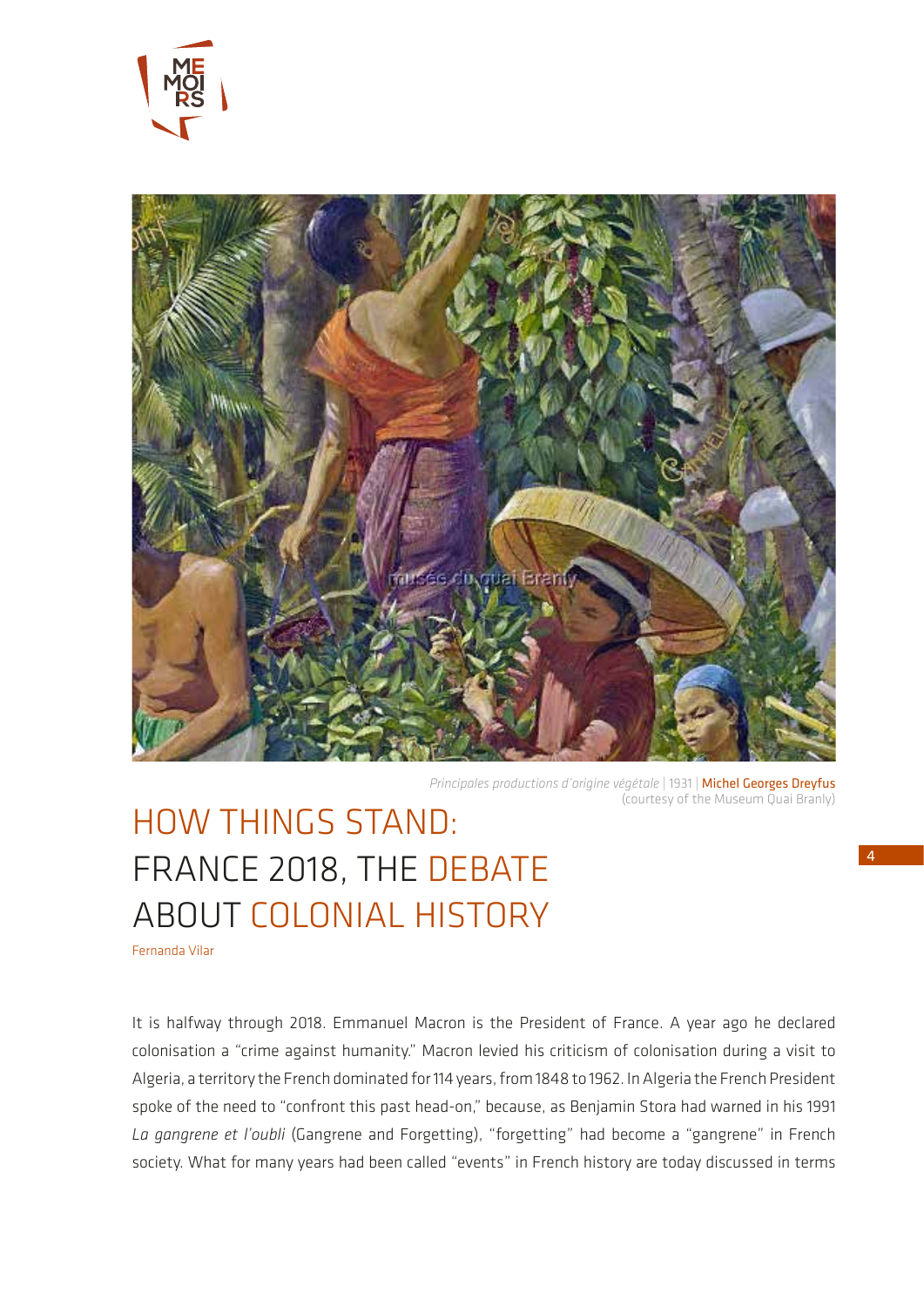

of *la maladie algérienne*: the Algerian disease. To this day, the difficult colonial relationship between France and Algeria creates malaise for those French citizens with a direct connection to that past: *pieds-noirs*, repatriated Jews, soldiers, *harkis*, French citizens of Algerian origin, Algerian immigrants ...

It has been half a century since the end of the colonial empire, yet France remains haunted by this past. This is clear above all in the country's relation to its Others and its consequently failing models of social integration. To differentiate himself from his predecessors, Macron asserted that the dynamics of the French language are now global - and perhaps even more African than French. But what about the president's own words and actions? In January France's only self-styled 'francophone' theatre, *Le Tarmac,* (Tarmac) received a ministerial communiqué instructing it to close and make way for another theatre. *Africultures* is also in danger of disappearing due to financial problems. Since 1997 this magazine has documented African and diasporic culture and today represents a crucial archive for the study of contemporary artistic work - but the French Development Agency has lost half its budget.

And so it is clear that the government can't be relied upon to improve the debate about France's colonial past. In this context, it is important to highlight some other initiatives, such as *Villa Gillet*'s (1) collaboration with the People's National Theatre in Lyon to put on a two-day debate focussed on postcolonial writing. Held in February 2018, the event adopted a comparative perspective, organising discussions around three main themes: "Setting out the fact of colonialism," "Against forgetting: remembering colonial violence" and "The present of the colonial past: restoring a fragmented discourse." Listening to French points of view in counterpoint to Belgian and Dutch experiences brought forward how productive it can be to treat memories of colonialism comparatively, and as situated rather than isolated.

Although it was open to the general public, the debate didn't have as wide a reach as does *Peintures des lointains* (Paintings from afar), an exhibition of 18th-20th century paintings at the *Quai Branly* from 30 January 2018 until 6 January 6 2019. The euphemism of 'faraway paintings' is a deeply troubling way to describe the so-called exotic places France colonised. The paintings in the collection aren't widely known, precisely because they touch the core of a colonial past that remains highly controversial in France. Many of the works came from the colonial museum created in 1931 at the *Palais de la Porte Dorée*. When decolonisation began, the works were relegated to a warehouse and only arrived at the *Quai Branly* in 2006 (2). The exotic images on display throughout the exhibition reveal extremely